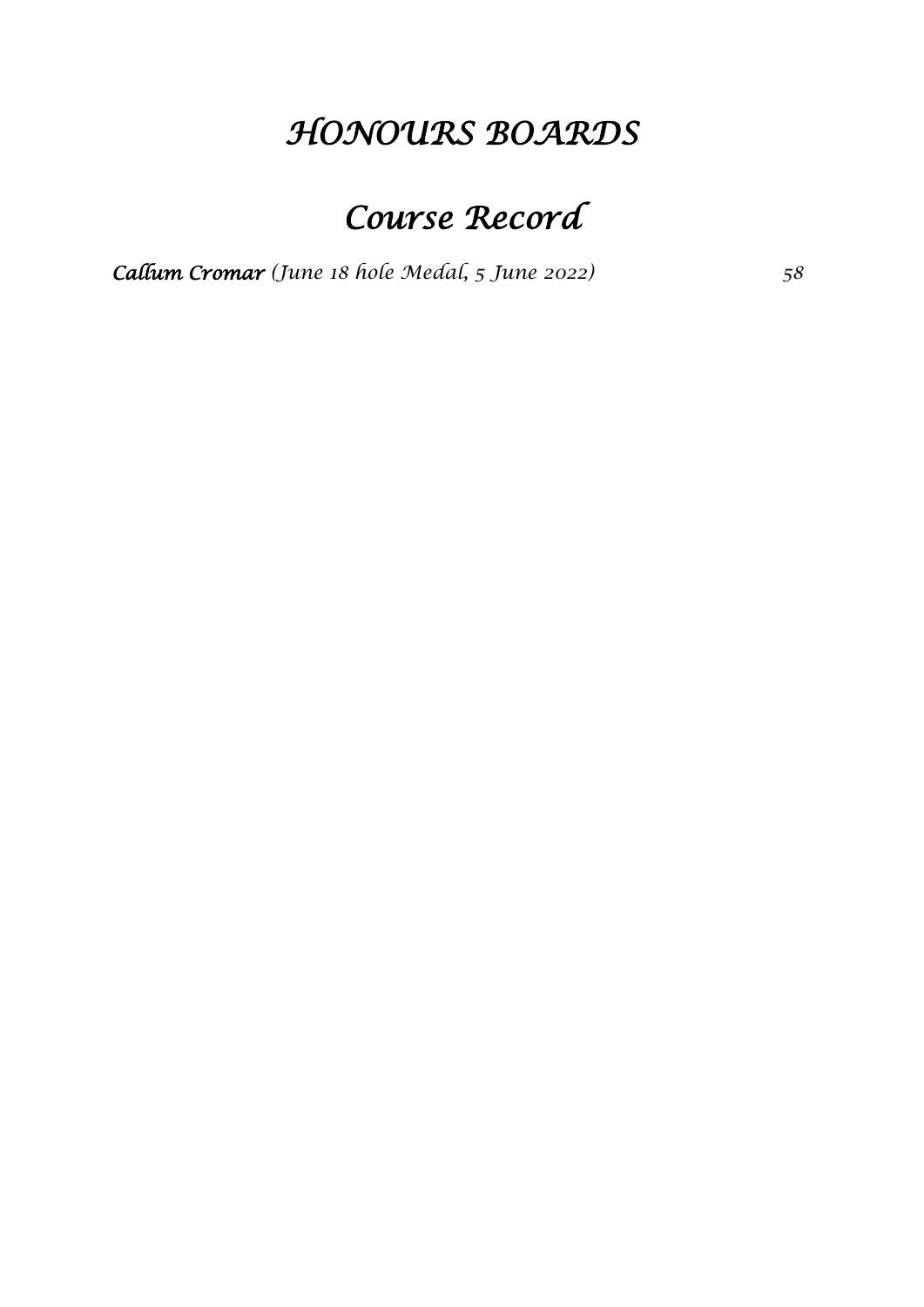## *Captains*

*1992-1994 1994-2000 2000-2006 2006-2009 2009-2012 2012-2022 2022 -*

*Dennis Murdoch Neil Oakes James Lees Roger Taite Ken Rankin Colin Smith Callum Cromar*

## *Lady Captains*

| 1992-2000 | Mrs Winifred Brockie  |
|-----------|-----------------------|
| 2000-2002 | Mrs Jeanette Bell     |
| 2002-2005 | Mrs Gwynne Cromar     |
| 2005-2008 | Mrs Wyonne Taite      |
| 2008-2011 | Mrs Joyce Wilson      |
|           | (formerly Will)       |
| 2011-2011 | Mrs Lorraine Harrison |
| 2012-2016 | Mrs Kathleen Massie   |
| 2016-2017 | Mrs Lorraine Harrison |
| 2017-     | Vacant                |
| 2020      | Post discontinued     |
|           |                       |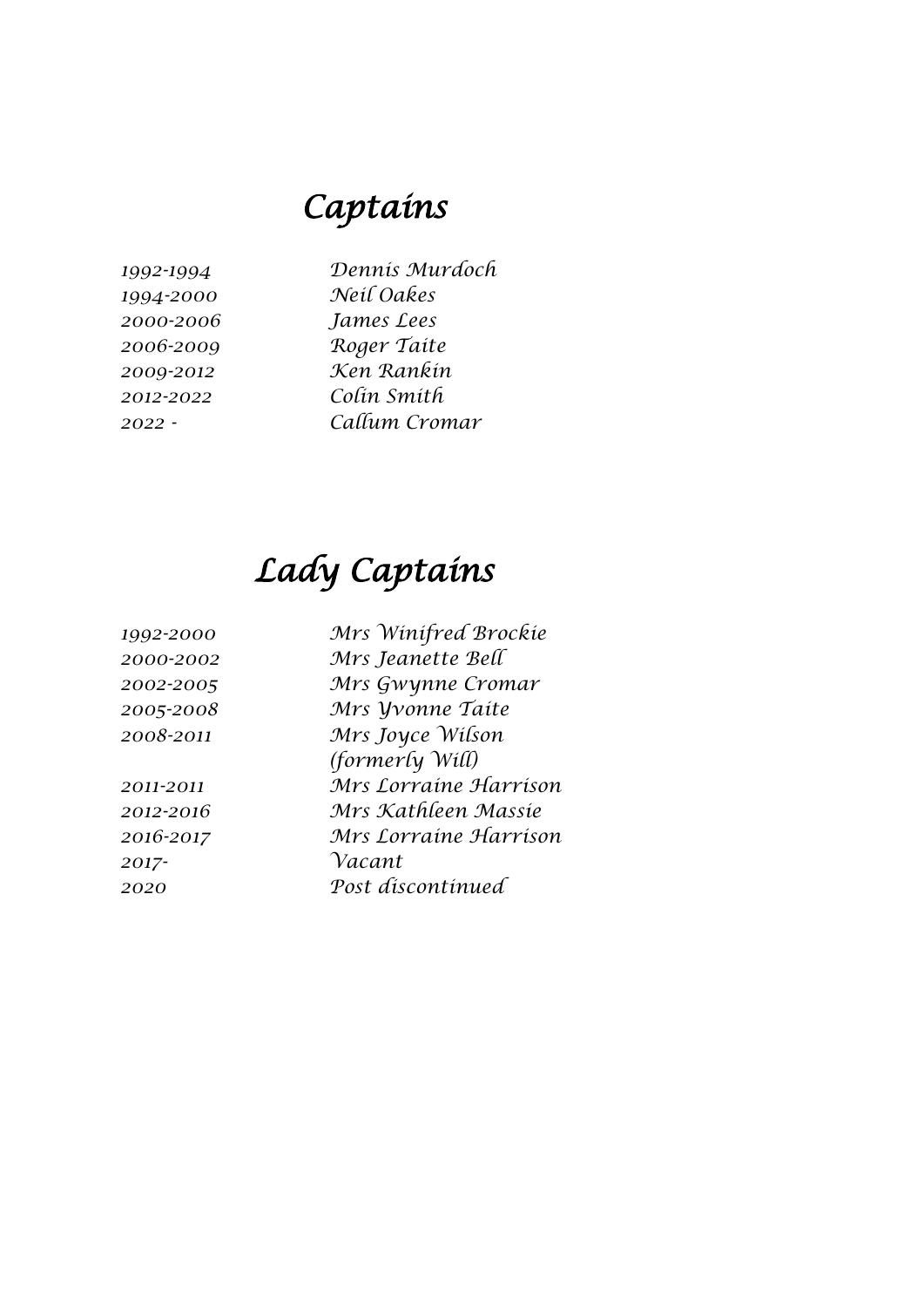# *Champions*

| 1994 | James Woods          |
|------|----------------------|
| 1995 | Trevor Glennie       |
| 1996 | Graham White         |
| 1997 | Neil Oakes           |
| 1998 | Scott Michie         |
| 1999 | Graham White         |
| 2000 | GrahamWhite          |
| 2001 | Paul Ross            |
| 2002 | Paul Ross            |
| 2003 | Gordon Stuart        |
| 2004 | Graham White         |
| 2005 | Graeme Cuthill       |
| 2006 | John Lawrence        |
| 2007 | George Ogston        |
| 2008 | Callum Cromar        |
| 2009 | Callum Cromar        |
| 2010 | John Lawrence        |
| 2011 | <b>Stewart Scott</b> |
| 2012 | Callum Cromar        |
| 2013 | Stewart Scott        |
| 2014 | Brían Marshall       |
| 2015 | Brían Marshall       |
| 2016 | Martyn Hossack       |
| 2017 | Brían Marshall       |
| 2018 | Colín Crooke         |
| 2019 | Brían Marshall       |
| 2020 | Callum Cromar        |
| 2021 | Callum Cromar        |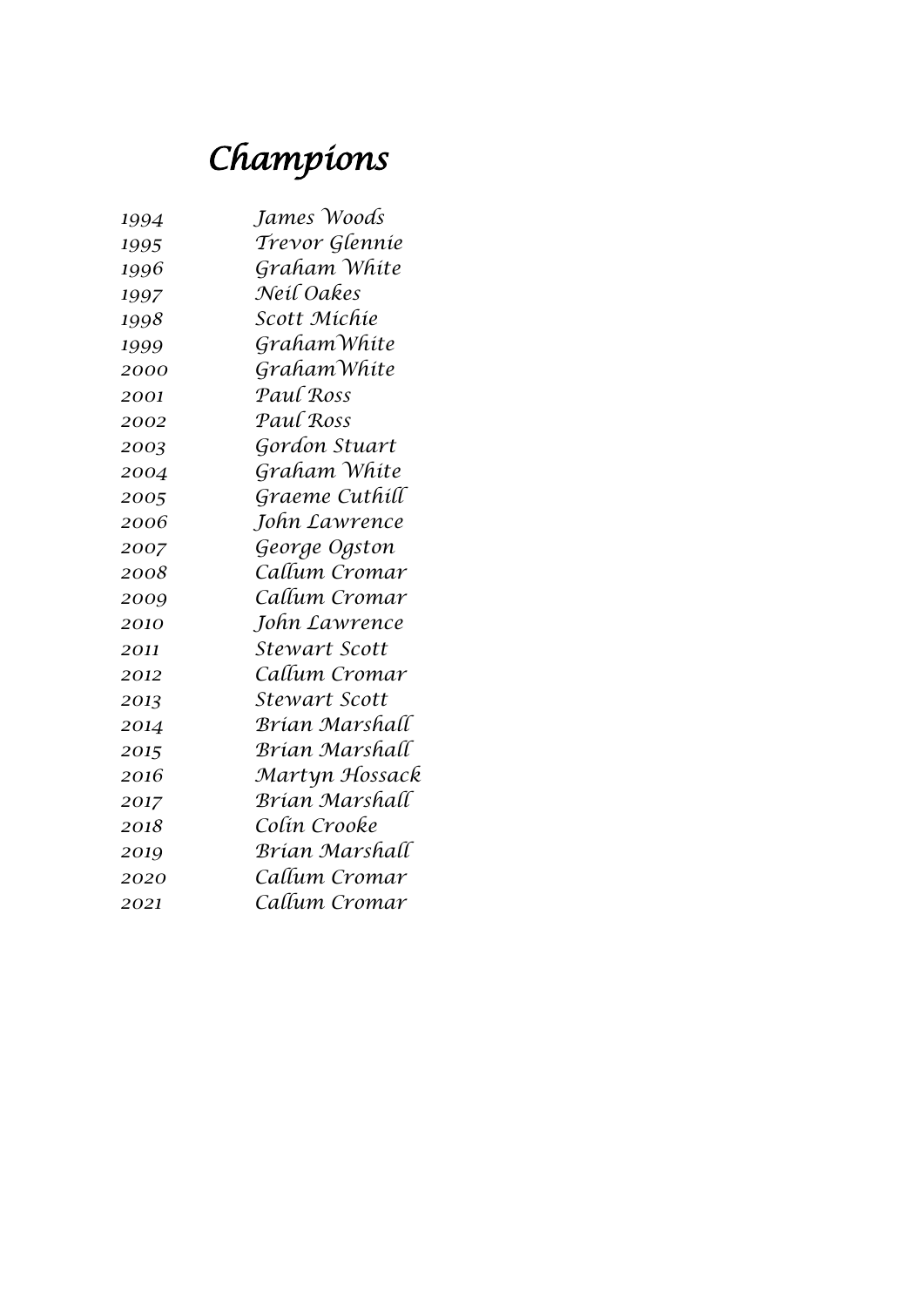#### *Handicap Champions*

- *Callum Thomson*
- *Brian Begg*
- *Murray Hossack*
- *GrahamWhite*
- *George Smith*
- *Leslie Ross*
- *Leslie Ross*
- *Gordon Stuart*
- *Gordon Merchant*
- *George Smith*
- *Allan Williams*
- *Bruce Grant*
- *Gordon Stuart*
- *William Cromar*
- *Graham Gammack*
- *Martyn Hossack*
- *Colin Smith*
- *Chris Martin*
- *Brian Marshall*
- *Allan Williams*
- *James Lees*
- *Robert Bowes*
- *Brian Marshall*
- *Colin Crooke*
- *Graeme Anderson*
- *Martyn Hossack*
- *John Massie*
- *Gordon Merchant*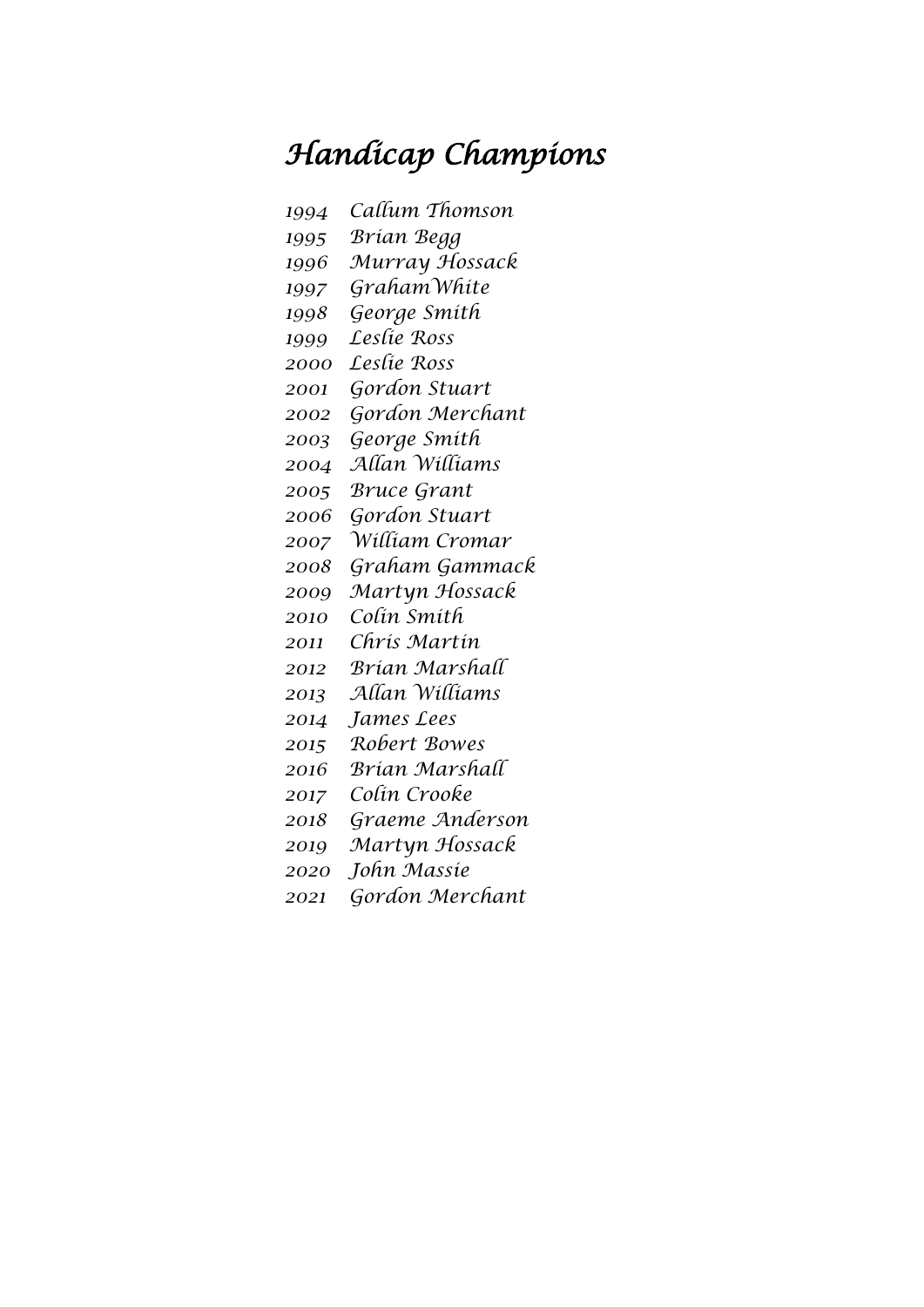## *Ladies Champions*

| 1994 | Mrs Moira Fraser   |
|------|--------------------|
| 1995 | Mrs Sheila Matthew |
| 1996 | Mrs Moira Fraser   |
| 1997 | Mrs Jeanette Bell  |
| 1998 | Mrs Jeanette Bell  |
| 1999 | Mrs Jeanette Bell  |
| 2000 | Not awarded/played |
| 2001 | Mrs Jeanette Bell  |
| 2002 | Mrs Gwynne Cromar  |
| 2003 | Mrs Gwynne Cromar  |
| 2004 | Mrs Joyce Will     |
| 2005 | Mrs Joyce Will     |
| 2006 | Miss Anne Marshall |
| 2007 | Mrs Joyce Wilson   |
|      | (formerly Will)    |
| 2008 | Mrs Joyce Wilson   |
| 2009 | Mrs Carol Keir     |
| 2010 | Mrs Joyce Wilson   |
| 2011 | Miss Anne Marshall |
| 2012 | Mrs Joyce Wilson   |
| 2013 | Mrs Joyce Wilson   |
| 2014 | Mrs Helen Lees     |
| 2015 | Mrs Joyce Wilson   |
| 2016 | Mrs Joyce Wilson   |
| 2017 | Mrs Joyce Wilson   |
| 2018 | Miss Anne Marshall |
| 2019 | Miss Anne Marshal  |
| 2020 | Miss Anne Marshall |
| 2021 | Mrs Joyce Wilson   |
|      |                    |